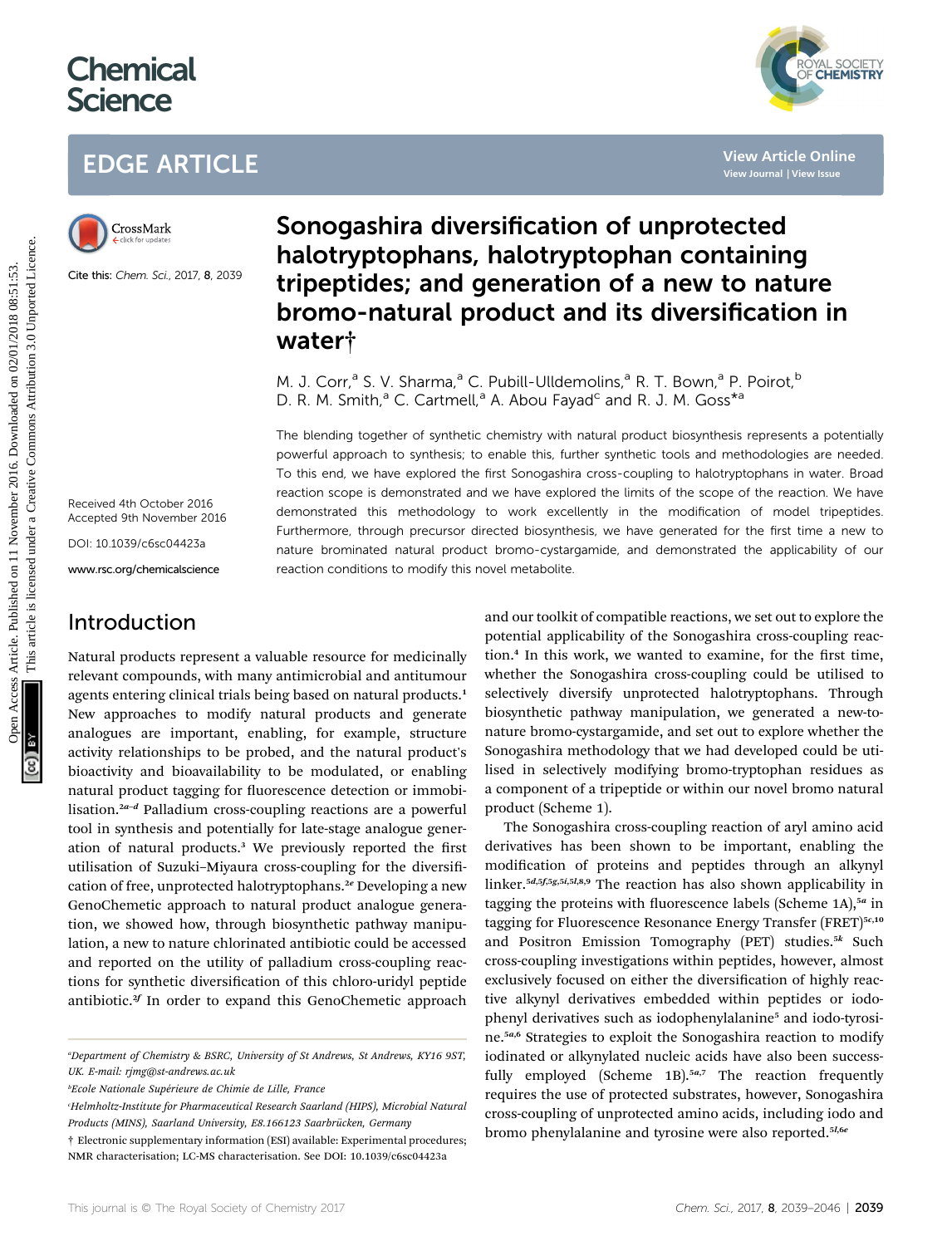

Scheme 1 Sonogashira cross-coupling modification of natural product analogues. (A) Labelling of iodophenyl derivatives with fluorescent tags.<sup>9</sup> (B) Cross-coupling of iodinated pyrimidine nucleoside.<sup>7a</sup> (C) Sonogashira cross-coupling of unprotected bromotryptophans. (D) Sonogashira cross-coupling of 7-bromotryptophan in a tripeptide system. (E) New to nature bromo-cystargamide.

The intrinsic fluorescence of tryptophan often determines, or modulates, the spectrophotometric properties of a given peptide or protein; and is a crucial residue for stabilising secondary and tertiary structure through intra and intermolecular interactions. $11$  It is also an important residue in many natural products. It is found in its halogenated form in a wide variety of metabolites including anticancer agents Rebeccamycin<sup>12</sup> and diazonamide A.<sup>13</sup> The possibility of selective chemical modification of such residues within natural products and peptides is attractive.<sup>14</sup> However, though much research has been carried out on the Sonogashira modification of halophenylalanines and halotyrosines, to the best of our knowledge, there are no prior reports of the utilisation of this strategy for the Sonogashira diversification of more challenging halotryptophans, either as a discrete amino acid or as a component of a peptide or natural product.

Halotryptophans may be readily accessed through a simple one-step biotransformation using tryptophan synthase,<sup>15,16</sup> or through a 4-5 step chemical synthesis.<sup>17</sup> Challenges that need to be addressed to render Sonogashira cross-coupling of free halotryptophans useful are their poor solubility and their propensity to chelate to and deactivate the palladium catalyst.<sup>18</sup>

#### Results and discussion

We previously reported the Suzuki–Myaura cross-coupling of bromotryptophan-containing natural product analogues<sup>2e</sup> using the Buchwald's water-soluble ligand sSPhos 11. <sup>19</sup> Anderson and Buchwald reported the use of water-soluble ligand sXPhos 12 for the Sonogashira coupling of aryl halides including chloropyridine.<sup>19</sup> We decided to explore whether this ligand could be utilised to facilitate the Sonogashira coupling of halotryptophans in water. To start with a slightly less challenging substrate, we first investigated whether Sonogashira modification of unprotected 5-bromoindole 15 could be achieved (Fig. 1).

Encouragingly, we were able to demonstrate the conversion of 5-bromoindole 15 with phenylacetylene 16, in a 1 : 1 mixture of water and acetonitrile to its alkynylated derivative 17 in 76% conversion (Scheme 2, and Table 1, entry 1). This provided a good starting point, however, we observed that increasing the catalyst and ligand loading (from 2.5 to 5 mol% and from 7.5 to 15 mol%, respectively) improved the conversion to 93% (Table 1, entry 2). The reaction could be further improved by increasing the number of equivalents of alkyne coupling partner from 1.5 eq. to 3.0 eq., leading to complete conversion of 5-bromoindole 15 to the cross-coupling product 17 (Table 1, entry 3). With conditions in hand that enabled the cross-coupling of 5-bromoindole 15 to go to completion, we sought to investigate if the reaction time could be decreased. Switching from conventional heating to microwave heating at 100 °C proved to be successful, with full conversion being observed after 2 h heating in the microwave (Table 1, entry 4), rather than the 18 h previously required.

Having established conditions to enable quantitative conversion of 5-bromoindole 15 within 2 h, we next explored the reaction with what we had perceived to be the more challenging unprotected 5-bromotryptophan 18 (Scheme 3). Pleasingly, the reaction proceeded remarkably well with the tryptophan substrate and complete conversion to the product was observed after microwave heating for 2 h under the same conditions that we had developed for 5-bromoindole 15 (Table 1, entry 5).

With the successful quantitative conversion of unprotected 5-bromotryptophan 18 accomplished, we next investigated the



Fig. 1 Water soluble ligands for Pd mediated cross-coupling. sSPhos 11, sXPhos 12, TPPTS 13 and TXPTS 14.



Scheme 2 Sonogashira cross-coupling reaction of 5-bromoindole 15 with phenylacetylene 16. (a) Reagents and conditions are described in Table 1.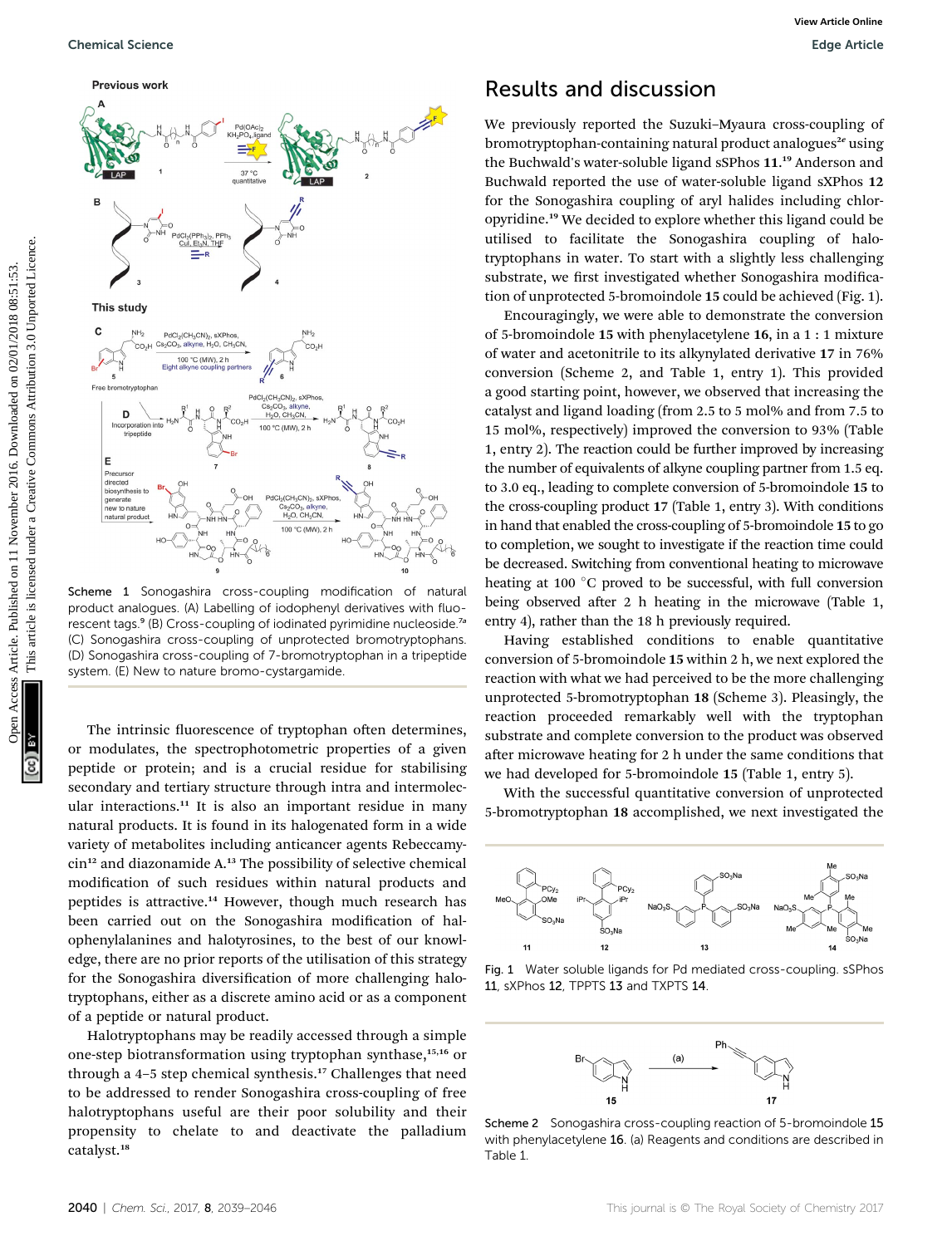Table 1 Conditions<sup>a</sup> for the Sonogashira cross-coupling reaction of 5-bromoindole 15 and 5-bromotryptophan 18 with phenylacetylene 16

| Entry | Substrate | $Cat/mol\%$ | Ligand/mol% | Alkyne loading/eq. | Heating method | Reaction time/h | NMR conv./%        |
|-------|-----------|-------------|-------------|--------------------|----------------|-----------------|--------------------|
|       | 15        | 2.5         | 7.5         | 1.5                | Conventional   | 18              | $76^b$             |
| 2     | 15        | 5.0         | 15.0        | 1.5                | Conventional   | 18              | $93^b$             |
| 3     | 15        | 5.0         | 15.0        | 3.0                | Conventional   | 18              | $>99^b$            |
| 4     | 15        | 5.0         | 15.0        | 3.0                | Microwave      |                 | $>99^b$            |
| 5     | 18        | 5.0         | 15.0        | 3.0                | Microwave      |                 | $>99$ <sup>c</sup> |

 $^a$  Substrate (0.1 mmol), PdCl<sub>2</sub>(CH<sub>3</sub>CN)<sub>2</sub> catalyst, sXPhos ligand 12, Cs<sub>2</sub>CO<sub>3</sub> (2.5 eq.), phenylacetylene 16, CH<sub>3</sub>CN/H<sub>2</sub>O (1:1, 2 mL), sealed tube, 100  $^\circ$ C, solids and solvents purged with nitrogen.  $^b$  Based on ratio of starting material aromatic peak at  $\delta_{\rm H}$  6.50 ppm compared to product aromatic peak at  $\delta_H$  6.56 ppm in CDCl3.  $^c$  Based on ratio of starting material aromatic peak at  $\delta_H$  7.89 ppm compared to product aromatic peak at  $\delta_H$  7.96 ppm in  $CD<sub>3</sub>OD.$ 

limits of the reaction and specifically the impact of a series of water-soluble ligands. In order to determine the broader applicability we also explored the impact of air, the effect of substrate concentration on conversion, and the influence of temperature on the reaction (Table 2). To this end, we first investigated series of commercially available water-soluble ligands, sSPhos 11 (88%), TPPTS 13 (50%) and TXPTS 14 (83%) were all shown to mediate reasonable conversions of 5-bromotryptophan 18 to the expected product 19 (Table 2, entries 2–4), however, none of the ligands tested matched sXPhos 12 for performance (Table 2, entry 1). The reactions to this point had been carried out under inert conditions with de-gassed solvents, not always simple to achieve for biomaterials. In order to investigate the impact of air on the cross-coupling, the reaction was repeated in air using non-degassed solvents (Table 2, entry 5). The reaction proceeded well in the presence of oxygen with only a modest decrease in the observed conversion (86% with respect to >99%, Table 2, entries 5 and 1, respectively). Our results showed that an inert atmosphere was preferential for the reaction. However, the reaction still proceeded to give high conversion without the exclusion of oxygen from the reaction, showing that the conditions should work well for reactions where maintaining an inert atmosphere may prove difficult. Edge Article<br>
The L. Condition's Total Contention and the contention of the based on 21 November 2016. The main and the main and the main and the main and the main and the main and the main and the main and the main and t

We next focused on studying the effect of concentration on the reaction. The reaction was carried out at 50 mM, 25 mM and 12.5 mM (Table 2, entries 1, 6 and 7, respectively). As expected, the conversion is not as efficient at lower concentrations, however, modest conversion, using the same catalyst loading, could be observed at a 4-fold dilution. There may be scope for improving these conversions, by increasing catalyst loading and coupling partner, when the halogenated substrate is at high dilution. Finally, the effects of lowering the temperature of the reaction were investigated. We observed that a slight reduction in reaction temperature from 100 °C to 80 °C (Table 2, entry 8) significantly decreased the observed conversion from >99% to 35%, indicating that 100 $\degree$ C was likely to be close to optimal for this reaction.

Previous investigations of the Sonogashira cross-coupling have focused predominantly on aryl iodides; and so it is exciting to see that conditions can be developed to enable quantitative



Scheme 3 Investigating the reaction of halo-tryptophans and phenylacetylene 16. (a) Reagents and conditions are described in Tables 1 and 2.

| Table 2 Investigating the reaction of halo-tryptophans and phenylacetylene 16. Conversions achieved under various conditions: exploring the         |  |
|-----------------------------------------------------------------------------------------------------------------------------------------------------|--|
| impact of the ligand (entries 2–4), reaction in the presence of air (entry 5), concentration (entries 6 and 7), impact of temperature (entry 8), 5- |  |
| chlorotryptophan 20 as substrate in place of 5-bromotryptophan $18$ (entry 9)                                                                       |  |

| Entry        | Substrate | Substrate amount in<br>mmol (concentration) | Ligand       | $T\mathcal{C}$ | NMR conv. $\frac{c}{\sqrt{2}}$ |
|--------------|-----------|---------------------------------------------|--------------|----------------|--------------------------------|
|              |           |                                             |              |                |                                |
| $\mathbf{1}$ | 18        | $0.1~(50~\mathrm{mM})^a$                    | sXPhos       | 100            | >99                            |
| 2            | 18        | $0.1~(50~\mathrm{mM})^a$                    | sSPhos       | 100            | 88                             |
| 3            | 18        | $0.1~(50~\mathrm{mM})^a$                    | <b>TPPTS</b> | 100            | 50                             |
| 4            | 18        | $0.1~(50~\mathrm{mM})^a$                    | <b>TXPTS</b> | 100            | 83                             |
| 5            | 18        | $0.1~(50~\mathrm{mM})^b$                    | sXPhos       | 100            | 86                             |
| 6            | 18        | $0.05~(25~\mathrm{mM})^a$                   | sXPhos       | 100            | 67                             |
|              | 18        | $0.025$ (12.5 mM) <sup>a</sup>              | sXPhos       | 100            | 34                             |
| 8            | 18        | $0.1~(50~\mathrm{mM})^a$                    | sXPhos       | 80             | 35                             |
| 9            | 20        | $0.1$ (50 mM) <sup>a</sup>                  | sXPhos       | 100            | $\leq 1$                       |

<sup>a</sup> Substrate (1 eq.), PdCl<sub>2</sub>(CH<sub>3</sub>CN)<sub>2</sub> (5 mol%), ligand (15 mol%), Cs<sub>2</sub>CO<sub>3</sub> (2.5 eq.), phenylacetylene (3.0 eq.), CH<sub>3</sub>CN/H<sub>2</sub>O (1 : 1, 2 mL), microwave heating, sealed tube, solids and solvents purged with nitrogen. <sup>b</sup> As with<sup>a</sup>, except solids and solvents were not nitrogen purged. <sup>c</sup> Based on ratio of starting material aromatic peak at  $\delta_H$  7.89 ppm compared to product aromatic peak at  $\delta_H$  7.96 ppm in CD<sub>3</sub>OD.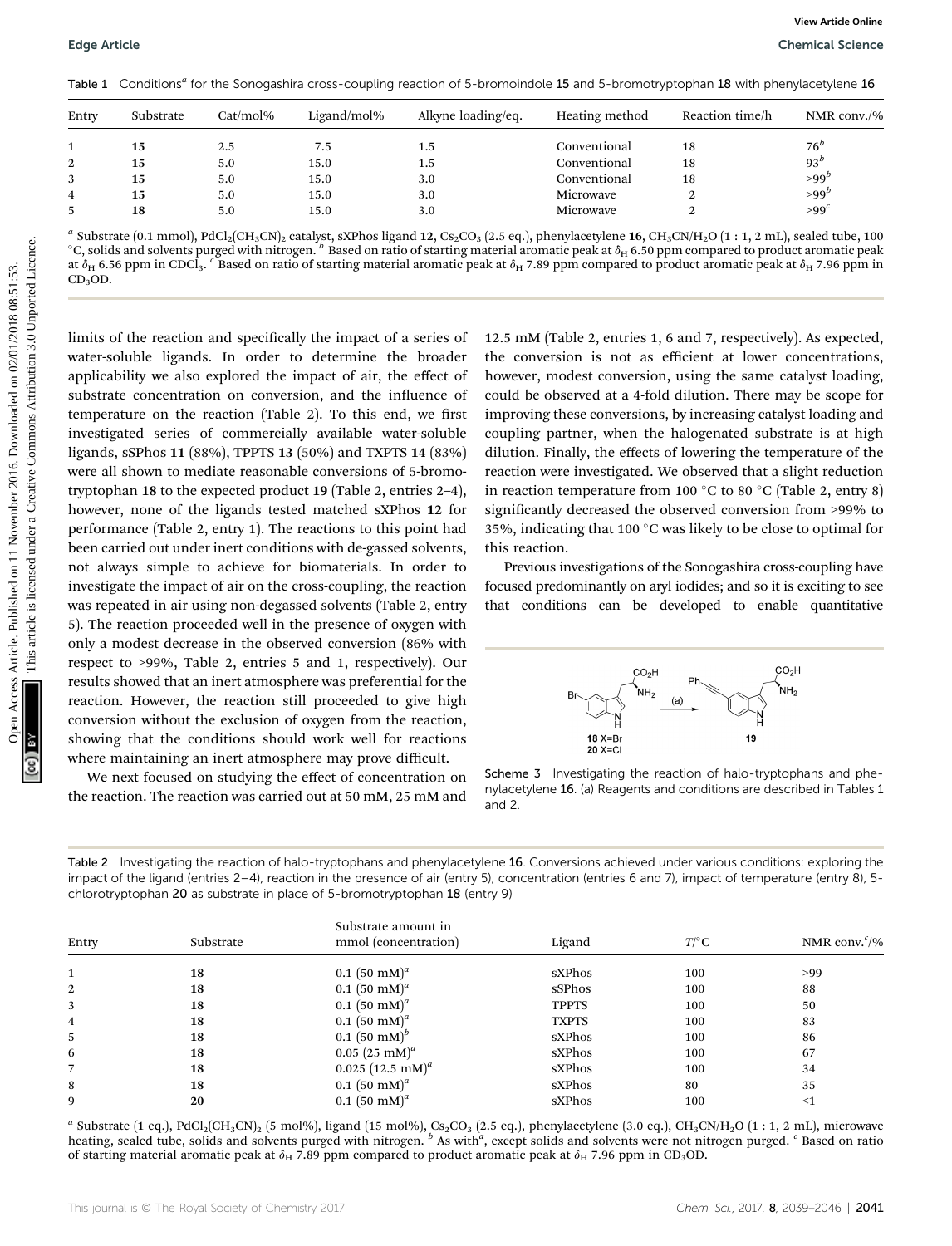Table 3 Reaction of halo-tryptophans with commercially available phenylacetylenes 16, 24, 25 and ethynylthiophene  $26<sup>a</sup>$ 

| Entry          | Tryptophan                                      | Alkyne   | Product  | Conversion <sup>b</sup> (yield <sup>c</sup> )/%                                                                                                                                                                                                                                                                                                                                                                                                                              |                                                                                                                                                                                                                                                                                                                                                                                                                                                                                                                                                                       |
|----------------|-------------------------------------------------|----------|----------|------------------------------------------------------------------------------------------------------------------------------------------------------------------------------------------------------------------------------------------------------------------------------------------------------------------------------------------------------------------------------------------------------------------------------------------------------------------------------|-----------------------------------------------------------------------------------------------------------------------------------------------------------------------------------------------------------------------------------------------------------------------------------------------------------------------------------------------------------------------------------------------------------------------------------------------------------------------------------------------------------------------------------------------------------------------|
| $\mathbf{1}$   | 5-Br 18                                         | 16       | 19       | >99(80)                                                                                                                                                                                                                                                                                                                                                                                                                                                                      | $18 X = 5 - Br$<br>19, 34-57<br>$21 X = 6 - Br$<br>$22 X = 7 - Br$                                                                                                                                                                                                                                                                                                                                                                                                                                                                                                    |
| $\overline{2}$ | 6-Br 21                                         | 16       | 34       | >99                                                                                                                                                                                                                                                                                                                                                                                                                                                                          | $23 X = 7-1$                                                                                                                                                                                                                                                                                                                                                                                                                                                                                                                                                          |
| 3              | 7-Br 22                                         | 16       | 35       | 81                                                                                                                                                                                                                                                                                                                                                                                                                                                                           |                                                                                                                                                                                                                                                                                                                                                                                                                                                                                                                                                                       |
| $\overline{4}$ | $7-I$ 23                                        | 16       | 35       | 79                                                                                                                                                                                                                                                                                                                                                                                                                                                                           |                                                                                                                                                                                                                                                                                                                                                                                                                                                                                                                                                                       |
| 5              | 5-Br 18                                         | 24       | 36       | >99(97)                                                                                                                                                                                                                                                                                                                                                                                                                                                                      | 24<br>16<br>25                                                                                                                                                                                                                                                                                                                                                                                                                                                                                                                                                        |
| 6              | 6-Br 21                                         | 24       | 37       | >99                                                                                                                                                                                                                                                                                                                                                                                                                                                                          |                                                                                                                                                                                                                                                                                                                                                                                                                                                                                                                                                                       |
| 7              | 7-Br 22                                         | 24       | 38       | >99                                                                                                                                                                                                                                                                                                                                                                                                                                                                          |                                                                                                                                                                                                                                                                                                                                                                                                                                                                                                                                                                       |
| 8              | $7-I$ 23                                        | 24       | 38       | >99                                                                                                                                                                                                                                                                                                                                                                                                                                                                          |                                                                                                                                                                                                                                                                                                                                                                                                                                                                                                                                                                       |
| 9              | 5-Br 18                                         | 25       | 39       | >99(79)                                                                                                                                                                                                                                                                                                                                                                                                                                                                      | 27<br>28<br>26                                                                                                                                                                                                                                                                                                                                                                                                                                                                                                                                                        |
| 10             | 6-Br 21                                         | 25       | 40       | >99                                                                                                                                                                                                                                                                                                                                                                                                                                                                          |                                                                                                                                                                                                                                                                                                                                                                                                                                                                                                                                                                       |
| 11             | 7-Br 22                                         | 25       | 41       | >99                                                                                                                                                                                                                                                                                                                                                                                                                                                                          |                                                                                                                                                                                                                                                                                                                                                                                                                                                                                                                                                                       |
| 12             | $7-I$ 23<br>5-Br 18                             | 25       | 41       | >99                                                                                                                                                                                                                                                                                                                                                                                                                                                                          | 29<br>30                                                                                                                                                                                                                                                                                                                                                                                                                                                                                                                                                              |
| 13<br>14       | 6-Br 21                                         | 26<br>26 | 42<br>43 | >99(75)<br>>99                                                                                                                                                                                                                                                                                                                                                                                                                                                               | NH <sub>2</sub>                                                                                                                                                                                                                                                                                                                                                                                                                                                                                                                                                       |
| 15             | 7-Br 22                                         | 26       | 44       | >99                                                                                                                                                                                                                                                                                                                                                                                                                                                                          | CO <sub>2</sub> H<br>$=$ TMS                                                                                                                                                                                                                                                                                                                                                                                                                                                                                                                                          |
| 16             | $7-I$ 23                                        | 26       | 44       | >99                                                                                                                                                                                                                                                                                                                                                                                                                                                                          | 31<br>32<br>33                                                                                                                                                                                                                                                                                                                                                                                                                                                                                                                                                        |
|                | $\textdegree$ Average of three isolated yields. |          |          | $PdCl_2(CH_3CN)_2$ (5 mol%), sXPhos (15 mol%), $Cs_2CO_3$ (2.5 eq.), water/<br>acetonitrile $(1:1, 2 \text{ mL}, \text{degassed})$ , microwave heating, 100 °C, 2 h.<br>$b$ Based on NMR ratios of starting material to product in CD <sub>3</sub> OD.                                                                                                                                                                                                                       | With the optimal conditions for the Sonogashira coupling of<br>halotryptophans determined, we then sought to examine the                                                                                                                                                                                                                                                                                                                                                                                                                                              |
|                |                                                 |          |          | Sonogashira conversion of the less reactive bromotryptophans.<br>The chloro analogues are even less reactive, but again in order to<br>determine the limitations of the reaction conditions, the reaction<br>of 5-chlorotryptophan 20 with phenylacetylene 16 was attempted<br>(Scheme 3 and Table 2, entry 9). Unfortunately, this highly<br>unreactive substrate showed no reaction after heating for 2 h in<br>the microwave, with only starting material being observed. | scope of the reaction by varying the halogen and its position, as<br>well as the alkyne coupling partner (Scheme 4, Tables 3 and 4). The<br>reactions were carried out with 5-bromotryptophan 18, 6-bromo<br>tryptophan 21, 7-bromotryptophan 22 and 7-iodotryptophan 23<br>with a range of commercially available terminal alkynes (Scheme<br>4, 16, 24-33). In each reaction, the conversion of the starting halo<br>tryptophan to the cross-coupled product was determined by <sup>1</sup> H<br>NMR. To obtain indication as to representative isolable yields for |

<sup>a</sup> Substrate (0.1 mmol, 1.0 eq.), alkyne (0.3 mmol, 3.0 eq.), PdCl<sub>2</sub>(CH<sub>3</sub>CN)<sub>2</sub> (5 mol%), sXPhos (15 mol%), Cs<sub>2</sub>CO<sub>3</sub> (2.5 eq.), water/ acetonitrile (1 : 1, 2 mL, degassed), microwave heating, 100 °C, 2 h.  $^b$  Based on NMR ratios of starting material to product in CD<sub>3</sub>OD.  $^c$  Average of three isolated yields.

Table 4 Reaction of halo-tryptophans with commercially-available alkynes  $27 - 33^a$ 

| Entry       | Tryptophan | Alkyne | Product | Conversion <sup>b</sup> (yield <sup>c</sup> )/% |
|-------------|------------|--------|---------|-------------------------------------------------|
| $\mathbf 1$ | 5-Br 18    | 27     | 45      | >99(81)                                         |
| 2           | 6-Br 21    | 27     | 46      | >99                                             |
| 3           | 7-Br 22    | 27     | 47      | 81                                              |
| 4           | $7-I$ 23   | 27     | 47      | 85                                              |
| 5           | 5-Br 18    | 28     | 48      | 63 (26)                                         |
| 6           | 6-Br 21    | 28     | 49      | >99                                             |
| 7           | 7-Br 22    | 28     | 50      | 74                                              |
| 8           | $7-I$ 23   | 28     | 50      | 39                                              |
| 9           | 5-Br 18    | 29     | 51      | 54(51)                                          |
| 10          | 6-Br 21    | 29     | 52      | >99                                             |
| 11          | 7-Br 22    | 29     | 53      | >99                                             |
| 12          | $7-I$ 23   | 29     | 53      | 56                                              |
| 13          | 5-Br 18    | 30     | 54      | 16                                              |
| 14          | 5-Br 18    | 30     | 54      | 50 ( $\sim$ 25 <sup>d</sup> )                   |
| 15          | 5-Br 18    | 31     | 55      | $<$ 1                                           |
| 16          | 5-Br 18    | 32     | 56      | $<$ 1                                           |
| 17          | 5-Br 18    | 33     | 57      | $<$ 1                                           |

 $a$  Substrate (0.1 mmol, 1.0 eq.), alkyne (0.3 mmol, 3.0 eq.), PdCl<sub>2</sub>(CH<sub>3</sub>CN)<sub>2</sub> (5 mol%), sXPhos (15 mol%), Cs<sub>2</sub>CO<sub>3</sub> (2.5 eq.), water/ acetonitrile (1 : 1, 2 mL, degassed), microwave heating, 100 °C, 2 h.  $\frac{b}{b}$  Based on NMR ratios of starting material to product in CD<sub>3</sub>OD.  $\frac{c}{c}$  Average of three isolated yields.  $\frac{d}{c}$  Product co-eluted with and could not be isolated pure, the approximate yield is based on a single isolation.



Scheme 4 Exploring the substrate scope of the reaction

We first examined the coupling of aromatic-substituted acetylenes. The three phenylacetylene-based alkynes (phenylacetylene 16, 3-fluorophenylacetylene 24 and 4-cyanophenylacetylene 25) all showed very good to excellent conversions for each tryptophan and high yields for the isolated products (Scheme 4 and Table 3). The high yield obtained for the  $3$ -fluorophenylacetylene 24 was particularly pleasing as this enables an F label to be introduced into a molecule that can potentially be used to follow the fate of a molecule. Though current reaction times (2 h) are still rather long, there may be potential to develop this chemistry further to enable labelling for PET. Similarly, heterocyclic alkyne ethynylthiophene 26 showed excellent conversions for all the tryptophans and high yield for the isolated product (Table 3).

Next, a range of aliphatic alkynes, containing useful functionality, and designed to introduce different levels of challenge, were investigated. Though the reaction, would not proceed with propiolic acid 31 (Table 4, entry 15), propargylamine 32 (Table 4, entry 16) or TMS acetylene (Table 4, entry 17), the cross-coupling reaction with 4-butyn-1-ol 27 proceeded with high conversion and high isolated yield for product 45 (Fig. 2) and provides an alcohol substituent for potential further modification. The reaction also proceeded with 4-phenyl-1-butyne 28 to give moderate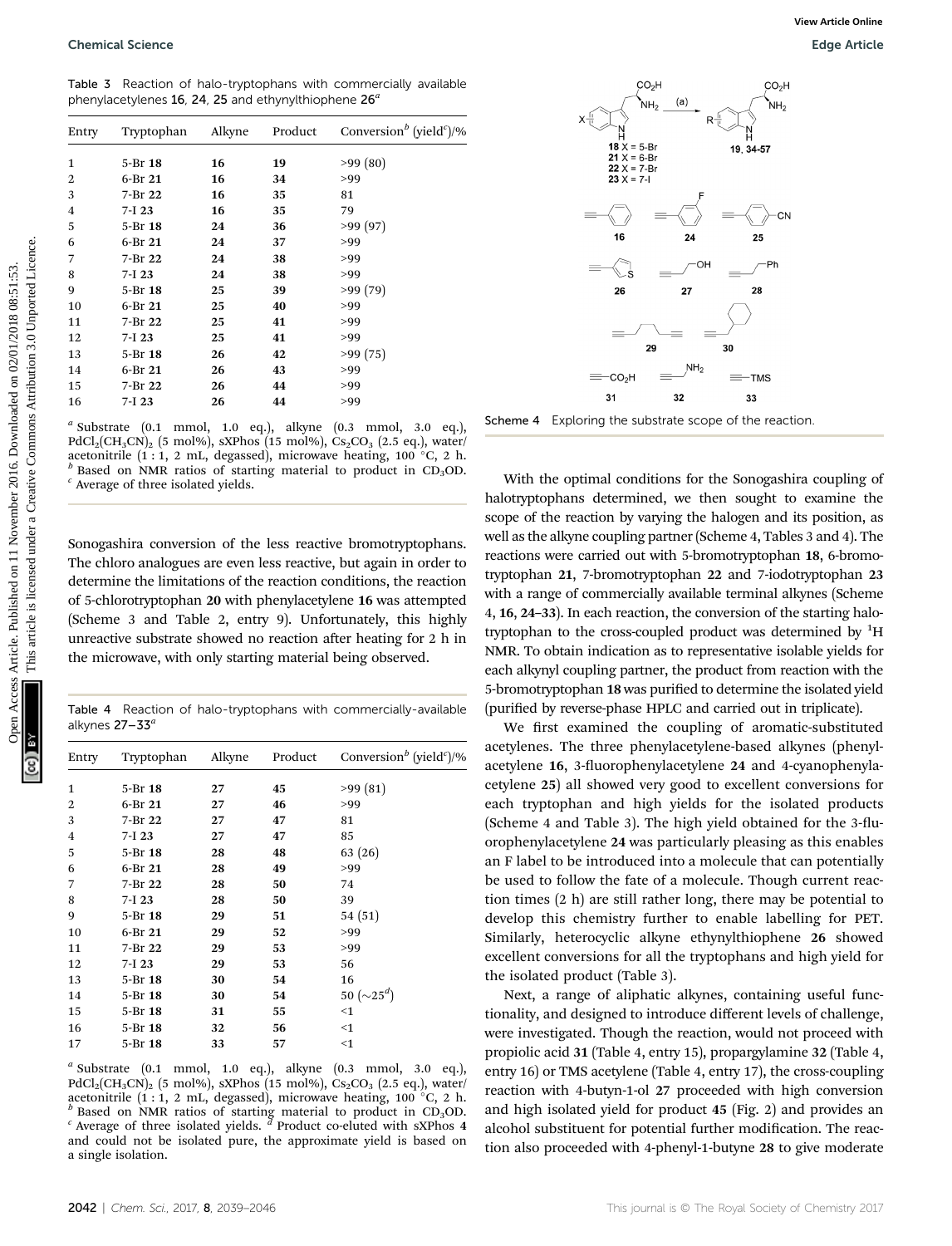to excellent conversions (Table 4, entries 5 to 8), but low isolated yields of product 48. 1,7-Octadiyne 29 was chosen as a coupling partner in order to gain access to a terminal alkyne in the coupled product, in order to install an alkyne tag for subsequent alkyne– azide cycloaddition reactions.<sup>20</sup> Pleasingly, the reaction proceeded to give diyne product 51 in 51% yield (average of three isolated yields), (Table 4, entry 9). 3-Cyclohexyl-1-propyne 30 was also investigated as a potential coupling partner. After the standard reaction conditions (100  $^{\circ} \mathrm{C}$  in microwave, 2 h), <sup>1</sup>H NMR showed approximately 16% conversion to the product 54 (Table 4, entry 13). Increasing the reaction time to 8 h (Table 4, entry 14) improved the conversion to 50%. The product was purified by reverse-phase HPLC, but co-eluted with the sXPhos 12 ligand, and it was challenging to obtain a definitive isolated yield in this case.

Remarkably, our simple scoping reactions revealed that the developed Sonogashira cross-coupling reaction conditions could be applied to the modification of halotryptophans and could be carried out under aqueous conditions without the need for copper salts and without the need to protect the amino acid. We carried out analysis of the isolated products, as a representative set, using Marfey's reagent (see ESI†).<sup>21</sup> Our analysis revealed no erosion of the enantiopurity of the tryptophans under the reaction conditions that we had employed (see ESI<sup>†</sup>). With robust conditions for tryptophan diversification via Sonogashira cross-coupling in hand, we next tested the reaction with more complex halo-tryptophan-containing substrates. We chose to design and synthesise two tripeptides containing an N-terminal and an internal 7-bromotryptophan. Tripeptides 58 and 59 were synthesised (see ESI†) and were subjected to the aqueous Sonogashira reaction conditions with 3-fluorophenylacetylene 24 (Scheme 5), chosen for its high



Fig. 2 Isolated products from the coupling of 5-bromotryptophan 18, along with isolated yields (from triplicate isolations).

efficiency as a coupling partner to free halotryptophans and also due to the benefit of being able to follow the reaction by  $19$ F NMR. The reaction with Ala-(7-Br-Trp)-Phe 58 proceeded to give product 60 in 47% isolated yield. The reaction of (7-Br-Trp)-Ala-Phe 59 also gave expected product 61, pleasingly in quantitative isolated yield. The lower isolated yield for product 60 could potentially be due to the steric hindrance and/or difficulties associated with purification due to potentially reduced aqueous solubility. The quantitative conversion of the 7-bromotryptophan residue at the N-terminus of this tripeptide is striking and opens up the possibility of using this methodology for the labelling, modification and modulation of peptides.

Having demonstrated the ability to apply this methodology to small peptides we next explored the reaction in the context of natural products as a potential tool for use in GenoChemetic analogue generation. The harnessing of biosynthetic pathways to force the incorporation of a halogen into a natural product provides a chemically orthogonal handle with the possibility for selective modification. We have previously demonstrated that the facile Suzuki–Miyaura cross coupling may be readily applied to such systems.<sup>2f</sup> Cystargamide 62 (Scheme 6) is a 5-hydroxytryptophan containing cyclic lipopeptide isolated from Kitasatospora cystarginea.<sup>22</sup> Though this compound has shown no notable biological activity to date, a very close structural analogue Q-6402 has been reported to inhibit phospholipase  $A_2$ .<sup>23</sup> Cystargamide provides an interesting and challenging test bed for GenoChemetic analogue generation: firstly because the naturally incorporated tryptophan shows hydroxylation and therefore the incorporation of other analogues of this amino acid may prove challenging, secondly because the molecule contains a number of functionalities that could potentially impede the reaction, and thirdly because it is produced in fairly low titre.<sup>22</sup> Edge Article<br>
10 cockless Articles Articles Articles Articles Articles Articles Articles Articles Articles Articles Articles Articles Articles Articles Articles Articles Articles Articles Articles Articles Articles Article

We set out to explore whether halotryptophans could be incorporated, through precursor directed biosynthesis, to generate a halogenated analogue of this natural product



Scheme 5 Investigating the Sonogashira modification of 7-bromo tryptophan, as a component of a tripeptide with 3-fluorophenylacetylene 24. (a) Reagents and conditions:  $PdCl<sub>2</sub>(CH<sub>3</sub>CN)<sub>2</sub>$  (5 mol%), sXPhos 12 (15 mol%),  $Cs_2CO_3$  (2.5 eq.),  $H_2O$  :  $CH_3CN$  (1 : 1), microwave heating, 100 °C, 2 h.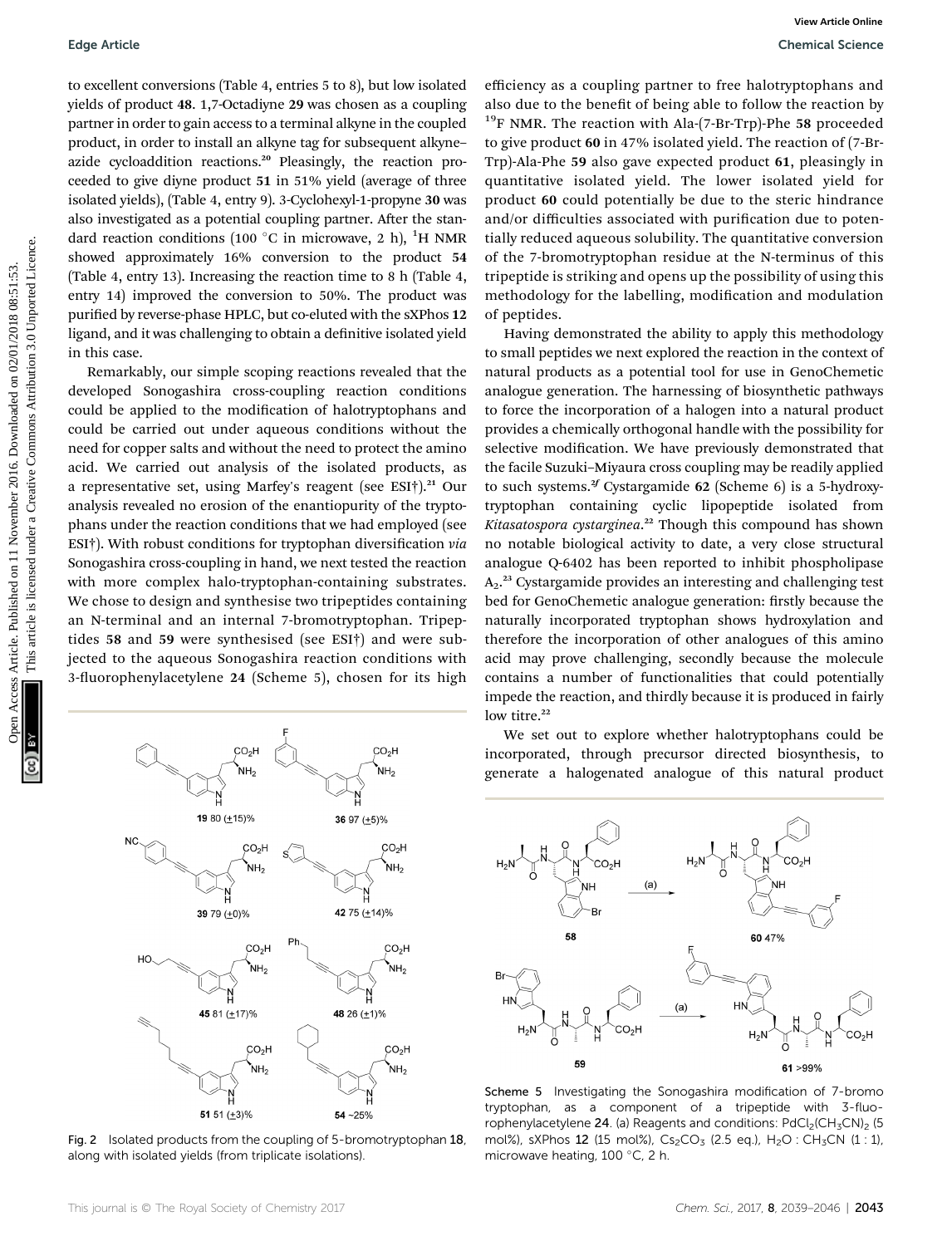

Scheme 6 Precursor-directed biosynthesis with K. cystarginea to generate new-to-nature halo-analogues of cystargamide, a challenging test bed natural product system. Scale-up culture and Sonogashira reaction of semi-pure 6-bromo-cystargamide 9 with 3 fluorophenylacetylene 24 using the cross-coupling conditions that we had developed. (a) Reagents and conditions:  $PdCl<sub>2</sub>(CH<sub>3</sub>CN)<sub>2</sub>$  sXPhos 12,  $Cs<sub>2</sub>CO<sub>3</sub>$ , H<sub>2</sub>O : CH<sub>3</sub>CN (1 : 1), microwave heating, 100 °C, 2 h.

(Scheme 6). To explore this possibility we carried out small scale feeding experiments with 7-, 6- and 5-chlorotryptophan and 7-, 6- and 5-bromotryptophan at 0.25 mM and 1.0 mM to both 4 mL cultures in 24 deep well plates and 50 mL cultures in 250 mL Erlenmeyer flasks. The cultures were extracted and analysed by LC-MSMS. Results demonstrated that all of the halotryptophans were incorporated into cystargamide, generating at low level, a series of new to nature halogenated analogues (see ESI† for details). As judged from the LC-absorbance peak area, there was no signicant difference in the quantities of halo-cystargamide produced across the two tryptophan concentrations that we had carried out the precursor directed biosynthesis at, therefore, to reduce wastage of halotryptophan precursor we opted for a 0.25 mM concentration for future experiments. As we simply wanted to explore and hopefully demonstrate proof of principle by applying our Sonogashira methodology to the diversification of a novel "new to nature" natural product we decided to select just one halotryptophan for scaling up the fermentation with and feeding.

Our challenge would be to generate sufficient halogenated natural product on which to explore the cross-coupling. As we had shown the chlorotryptophans to be too unreactive for Sonogashira cross-coupling, and wanting to avoid placing a halogen on C-5 of the indole ring, which is naturally hydroxylated, and could provide a future chemically orthogonal handle for further functionalization, we set out to scale up production of 6-bromocystargamide. To this end we fed 8 L of culture (incubated in batches of 500 mL in  $2$  L flasks) with 0.26 mM 6-bromotryptophan. Extraction and purification resulted in an approximately 1.0 mg of a partially pure fraction containing brominated cystargamides along with other cystargamide derivatives. By comparing the LC-MS extracted ion peak areas, it could be estimated that the parent unhalogenated cystargamide 62, a bromo-cystargamide analogue that lacked the 5-hydroxy on the tryptophan 63 and bromocystargamide 9, were present in an approximate 10 : 0.2 : 1.4 ratio. This indicated the ability of the producing organism to process 6-bromo-tryptophan, though perhaps not quite as efficiently as unhalogenated tryptophan. Analysis of the extract also revealed quantities of linear unbrominated cystargamide in which the ester bond appeared to have been hydrolysed, and analogues of this and the brominated forms, which contained an alanine rather than glycine residue (see ESI† for more details).

A fraction containing predominantly the brominated analogue (>85%) 9 was subjected to the Sonogashira crosscoupling conditions developed within this study (Scheme 6). LC-MS analysis of the crude reaction mixture indicated that all brominated cystargamide had been consumed and revealed peaks at  $m/z$  1072 [M + H]<sup>+</sup> for product 64 and 1090 [M + H]<sup>+</sup> for hydrolysed product 65 (further confirmed by MSMS), indicating successful cross-coupling with 3-fluorophenylacetylene 24 into analogue 9. As no corresponding linear brominated cystargamide had been present within the starting material, for this reaction, it is likely that this second product arises from hydrolysis of cystargamide either during the reaction or work up.  $^{19}{\rm F}\{^1{\rm H}\}$  NMR analysis showed two fluorine peaks at  $\delta_{\rm F}({\rm D}_2{\rm O})$  $-114.05$  and  $-114.43$  ppm with a ddd coupling consistent with that observed for compounds 36, 60 and 61. Attempts to separate the very small amounts of the two compounds by HPLC proved to be unsuccessful, as was obtaining sufficient material for <sup>1</sup>H NMR analysis. It was notable though that the conditions that we had developed could be used to enable the functionalization of a challenging "new to nature" natural product even within a chemically demanding test-bed system with the added challenge of being produced only at very low level.

### **Conclusions**

We have for the first time demonstrated the Sonogashira diversification of free unprotected 5-, 6- and 7-bromo tryptophan and 7-iodotryptophan, and shown the reaction to be very high yielding with phenylacetylene 16, fluorophenylacetylene 24, 4-cyanophenylacetylene 25 and ethynylthiophene 26. The reaction products can be isolated by reverse-phase HPLC and show no loss of stereochemical integrity under the reaction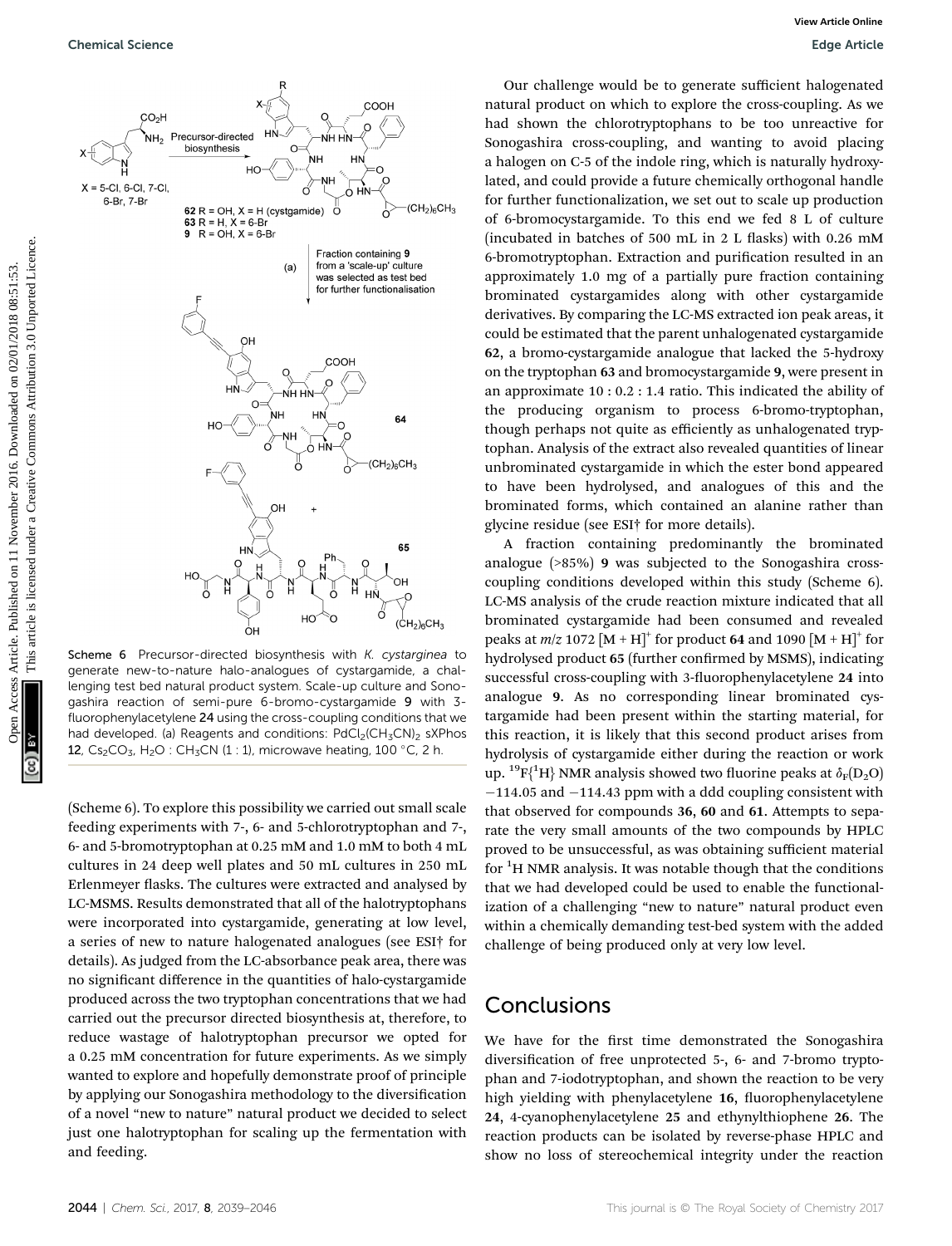conditions. The reaction can even be carried out in the presence of oxygen with only a small decrease in the observed conversion.

Tryptophan is an essential amino acid, it is a key component in many natural products and its presence in proteins and peptides is key to their structural integrity, furthermore the intrinsic fluorescence of tryptophan often determines, or modulates, the spectrophotometric properties of a given peptide or protein, it therefore represents a very exciting target for diversification. Sonogashira cross-coupling of other amino acid residues including iodophenylalanine has been shown to be useful to tagging or modulating the properties of these peptides. We have demonstrated the first Sonogashira modification of halotryptophan as a component of a peptide, this represents a starting point from which milder conditions must be developed in order to extend the applicability of this reaction to sensitive proteins. Edge Article<br>
conditions. The residuent area be the interacted on the presentation and the presentation and the interacted on the interacted on the interacted on the interacted on the interacted on the interaction of the i

Using a simple tripeptide containing a 7-bromotryptophan at the N-terminus we have been able achieve quantitative Sonogashira cross-coupling with 3-fluorophenylacetylene 24 within 2 h. This is exciting as it opens up the potential for development for <sup>19</sup>F labelling of peptides, with the short reaction times making this a potentially attractive tool for PET imaging studies.

We have for the first time generated a series of "new to nature" halocystargamides including 6-bromocystargamide 9. The enzymes that mediate the biosynthesis of these compounds are strikingly flexible in enabling the incorporation of a wide range of halogens at different positions around the indole ring. Full processing including hydroxylation of the bromotryptophan observed within the natural product, demonstrates how readily, even the sterically bulky C–Br, is tolerated by the biosynthetic enzymes. 6-Bromocystargamide 9 represented the demanding natural product test-bed desired with which to challenge the cross-coupling conditions that we had developed. Though the compound is functionally elaborate and can only be accessed in very small quantities, it was possible to selectively functionalise the molecule with 3-fluorophenylacetylene 24 using the conditions that we had developed. Previously we had exemplified the utility of the more forgiving Suzuki-Miyaura reaction in the selective modification of natural products; here we show that the Sonogashira reaction can be used as a tool for GenoChemetics and for the selective diversification of "new to nature" natural products. Such an approach hold the potential to be a useful tool for diversification for Structure Activity Relationship (SAR) studies, for modulating the electronics of tryptophan and for tagging natural products and proteins with labels for fluorescence tracking, immobilisation tagging and PET imaging.

#### Acknowledgements

The research leading to these results has received funding from the European Research Council under the European Union's Seventh Framework Programme (FP7/2007-2013/ERC grant agreement no. 614779) (to R. J. M. G), and ERAIB (Grant no. 031A338A) (to R. J. M. G), and H2020-MSCA-IF-2014 (Grant no. 659399) (to C. P. U). We thank EPSRC National Mass

Spectrometry Service Centre (Swansea, UK) for assistance in acquiring MS analysis on a number of the lower molecular weight tryptophan derivatives.

#### Notes and references

- 1 D. J. Newman and G. M. Cragg, J. Nat. Prod., 2007, 70, 461– 477.
- 2 (a) R. J. M. Goss, S. Shankar and A. A. Fayad, Nat. Prod. Rep., 2012, 29, 870–889; (b) K. P. P. Mahoney, D. R. M. Smith, E. J. A. Bogosyan and R. J. M. Goss, Synthesis, 2014, 46, 2122–2132; (c) A. E. Osbourn, R. J. M. Goss and G. T. Carter, Natural Products: Discourse, Diversity, and Design, Wiley-Blackwell, 2014, ISBN: 978-1-118-29806-0; (d) A. Kirschning, F. Taft and T. Knobloch, Org. Biomol. Chem., 2007, 5, 3245–3259; (e) A. Deb Roy, R. J. M. Goss, G. K. Wagner and M. Winn, Chem. Commun., 2008, 4831– 4833; (f) A. Deb Roy, S. Grüschow, N. Cairns and R. J. M. Goss, J. Am. Chem. Soc., 2010, 132, 12243–12245.
- 3 (a) K. C. Nicolaou, P. G. Bulger and D. Sarlah, Angew. Chem., Int. Ed., 2005, 44, 4442–4489; (b) X. Chen, K. M. Engle, D.-H. Wang and J.-Q. Yu, Angew. Chem., Int. Ed., 2009, 48, 5094–5115; (c) J. Wencel-Delford and F. Glorius, Nat. Chem., 2013, 5, 369–375.
- 4 K. Sonogashira, J. Organomet. Chem., 2002, 65, 46–49.
- 5 For selected reports of Sonogashira cross-coupling on iodophenylalanine derivatives, see: (a) G. T. Crisp and J. Gore, Tetrahedron, 1997, 53, 1523; (b) B. Kayser, J. Altman and W. Beck, Tetrahedron, 1997, 53, 2475–2484; (c) S. Nampalli, M. Khot and S. Kumar, Tetrahedron Lett., 2000, 41, 8867–8871; (d) V. Hoffmanns and N. Metzler-Nolte, Bioconjugate Chem., 2006, 17, 204–213; (e) C. Corona, B. K. Bryant and J. B. Arterburn, Org. Lett., 2006, 8, 1883; (f) A. Takasu, S. Kondo, A. Ito, Y. Furukawa, M. Higuchi, T. Kinoshita and I. Kwon, Biomacromolecules, 2011, 12, 3444–3452; (g) S. Zhang, K. H. Chan, R. K. Prud'Homme and A. J. Link, Mol. Pharmaceutics, 2012, 9, 2228–2236; (h) M. Peña-López, L. A. Sarandeses and J. P. Sestelo, Eur. J. Org. Chem., 2013, 2545–2554; (i) E. M. Tookmaman, E. E. Fenlon and S. H. Brewer, *RSC Adv.*, 2015, 5, 1274; (*j*) N.-D. Doan, M. P. de Molliens, M. Létourneau, A. Fournier and D. Chatenet, Eur. J. Med. Chem., 2015, 104, 106-114; (k) P. Krapf, R. Richarz, E. A. Urusova, B. Neumaier and B. D. Zlatopolskiy, Eur. J. Org. Chem., 2016, 430–434; (l) K. Kodama, D. Fukuzawa, H. Nakayama, K. Sakamoto, R. Kigawa, T. Yaburi, N. Matsuda, M. Shirouza, K. Takio, S. Yokoyana and K. Tachiban, ChemBioChem, 2007, 8, 232– 238.
- 6 For selected reports of Sonogashira cross-coupling on iodotyrosine derivatives, see: (a) A. Khatyr and R. Ziessel, Synthesis, 2001, 1665–1670; (b) A. Khatyr and R. Zeissel, Org. Lett., 2001, 3, 1857–1860; (c) W. H. Walker IV and S. E. Rokkita, J. Org. Chem., 2003, 68, 1563–1566; (d) X. Liu, J. Jiao, X. Jiang, J. Lie, Y. Cheng and C. Zhu, J. Mater. Chem. C, 2013, 1, 4713–4719; (e) H. Dibowski and F. P. Schmidtchen, Angew. Chem., Int. Ed., 1998, 37, 476–478.